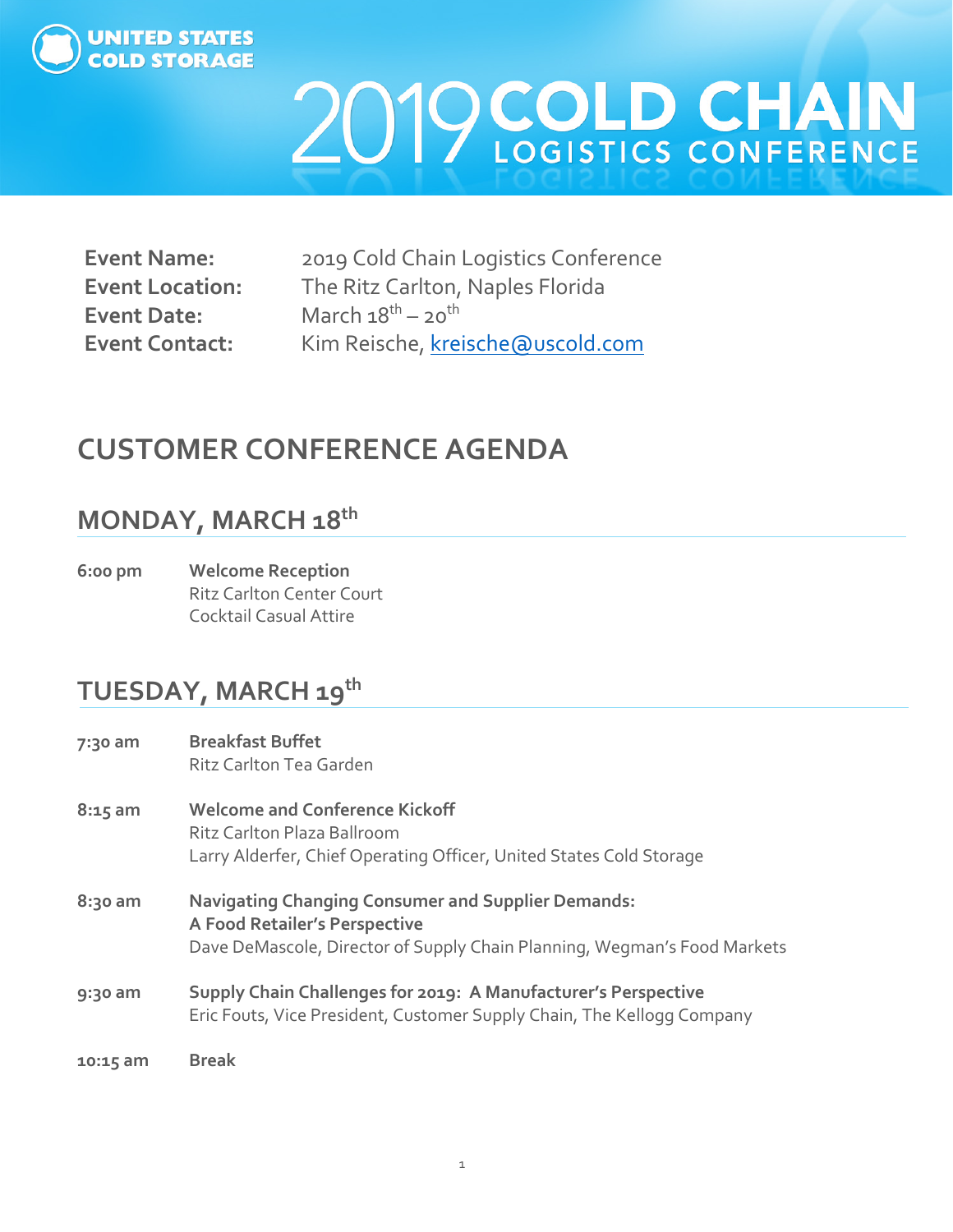

| 10:30 am | <b>Roundtable Breakout Session #1</b><br>Topic 1: Combatting/Reducing the Impact of Retailer Fines<br>Topic 2: Maximizing Driver Hours (Time spent driving vs. warehouse dwell time)                                                                                 |
|----------|----------------------------------------------------------------------------------------------------------------------------------------------------------------------------------------------------------------------------------------------------------------------|
| 11:00 am | Are We There Yet? A look back at a tumultuous 2018 in the transportation world<br>and what is on the horizon for 2019 and beyond:<br>A Carrier and Truck Driver's Perspective.<br>Steve Wutke, SVP, Prime Transport<br>Dee Sova, Driver, Prime Transport             |
| 12:00 pm | Lunch                                                                                                                                                                                                                                                                |
| 1:00 pm  | Using Near-Time Data and Insights to Reshape Today's Supply Chain: A Data<br><b>Scientist's Perspective</b><br>Dean Croke, Chief Analytics Officer, FreightWaves                                                                                                     |
| 1:45 pm  | <b>Roundtable Breakout Session #2</b><br>Topic 3: Attracting Talent: Current best practices in Supply Chain<br>Topic 4: Where do we specifically see eCommerce affecting the Cold Chain in the<br>next 5 years?                                                      |
| 2:15 pm  | USCS Strategic Updates (Part 1)<br>Mickey Hoffmann, Vice President, Corporate Development<br>Keith Mowery, Vice President, Transportation & Logistics<br>Marty Steinmetz, Vice President, Strategic Partnerships<br>Michelle Grimes, Vice President, Human Resources |
| 3:00 pm  | Day One Wrap-up / Discussion<br>David Harlan, President and CEO, United States Cold Storage                                                                                                                                                                          |
| 5:30 pm  | <b>Naples Royal Princess Dinner Cruise</b><br>Cocktail Casual Attire<br>5:30 pm departure from Ritz Carlton Lobby                                                                                                                                                    |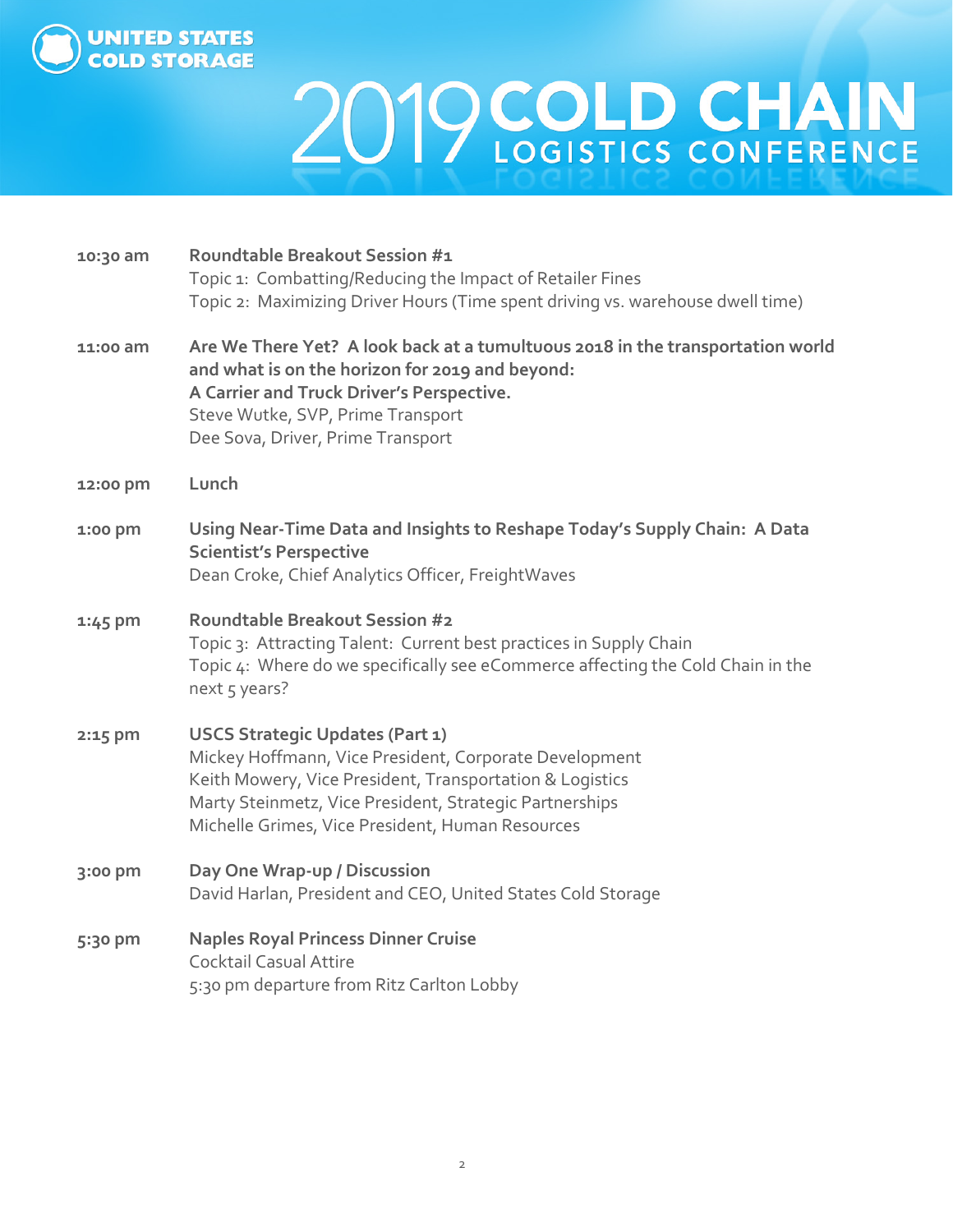

### **WEDNESDAY, MARCH 20th**

| 7:30 am   | <b>Breakfast Buffet</b><br>Ritz Carlton Tea Garden                                                                                                                                                                                                                                        |
|-----------|-------------------------------------------------------------------------------------------------------------------------------------------------------------------------------------------------------------------------------------------------------------------------------------------|
| $8:30$ am | <b>Supply Chain Management</b><br>No Longer a Well Kept Secret: Insights into Today's Supply Chain and what<br><b>Students are Being Taught (A Researcher and Educator's Perspective)</b><br>C. John Langley Jr., Clinical Professor of Supply Chain Management, Penn State<br>University |
| 9:30 am   | <b>Break</b>                                                                                                                                                                                                                                                                              |
| $9:45$ am | <b>USCS Strategic Updates (Part 2)</b><br>Mike Lynch, Vice President, Engineering<br>Lisa Battino, Vice President, Regulatory Compliance and Safety<br>Srini Gudipati, Vice President, Information Technology                                                                             |
| 10:15 am  | Food Policy Regulations impacted by Politics in Washington: An Inside<br><b>Washington/Trade Association Perspective</b><br>Lowell Randel, Government and Legal Affairs, Global Cold Chain Alliance                                                                                       |
| 11:00 am  | <b>Closing Remarks</b><br>David Harlan, President and CEO, United States Cold Storage                                                                                                                                                                                                     |

Concluding our conference on Wednesday, we look forward to you and your spouse joining us for one of the following activities\*:

- **11:00 am Ritz Carlton Beach Front Fun** Parasailing, Wave runner Rentals, Kayaking, and Paddle Boarding Contact the Beach Hut to schedule: 239-572-2953 Lunch will be provided
- **12:15 pm Offsite Jet Ski Tour**  Departs at the Ritz Carlton Lobby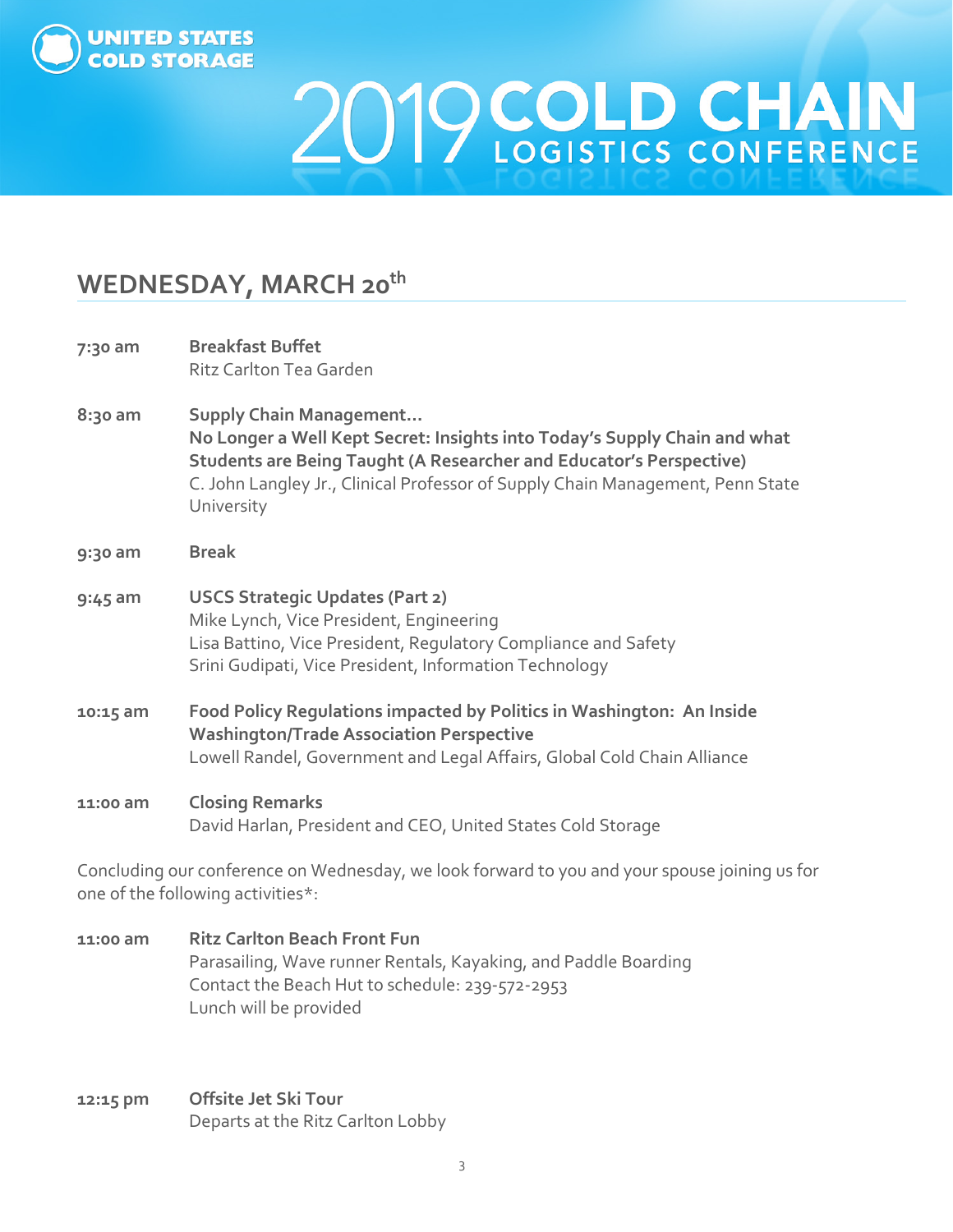

Lunch will be provided

- **12:30 pm Shot Gun Start: Golf at Tiburon Club House**  Departs at the Ritz Carlton Lobby Lunch will be provided
- **6:30 pm Nashville Night Reception & Dinner**  Ritz Carlton Vanderbilt Courtyard Country Casual Attire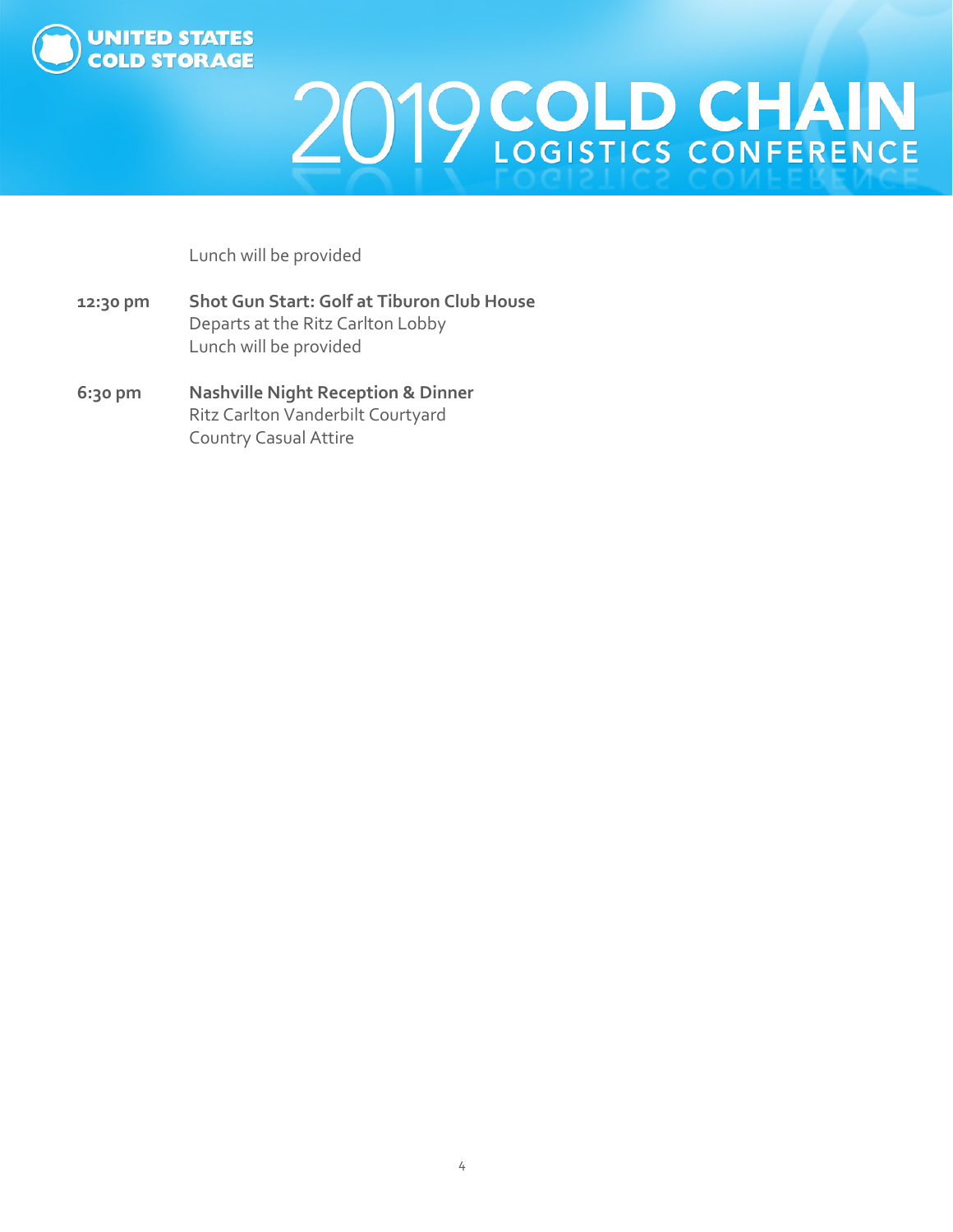

## **COLD CHAIN CONFERENCE MOBILE APP INSTALL**

For your convenience, we recommend downloading our Cold Chain Conference App to your mobile device. This app provides up to date Cold Chain Conference details including:

- Agenda & Activities
- Speakers & Conference Attendees
- Ritz Carlton Map
- Conference Messaging & Meeting Reminders



To get started, tap the Apple Store Icon or Google Play Icon below, then follow these steps:

- 1. Tap "Install" to download the EventMobi app
- 2. Once installed, enter code, **"USCSCOLDConference"**
- 3. Create your login (email + password)

Open the app and enjoy the convenience of paperless communication and connection! Please share your login credentials with your spouse so they will have access to the app as well.

**Choose your device below to get started:**

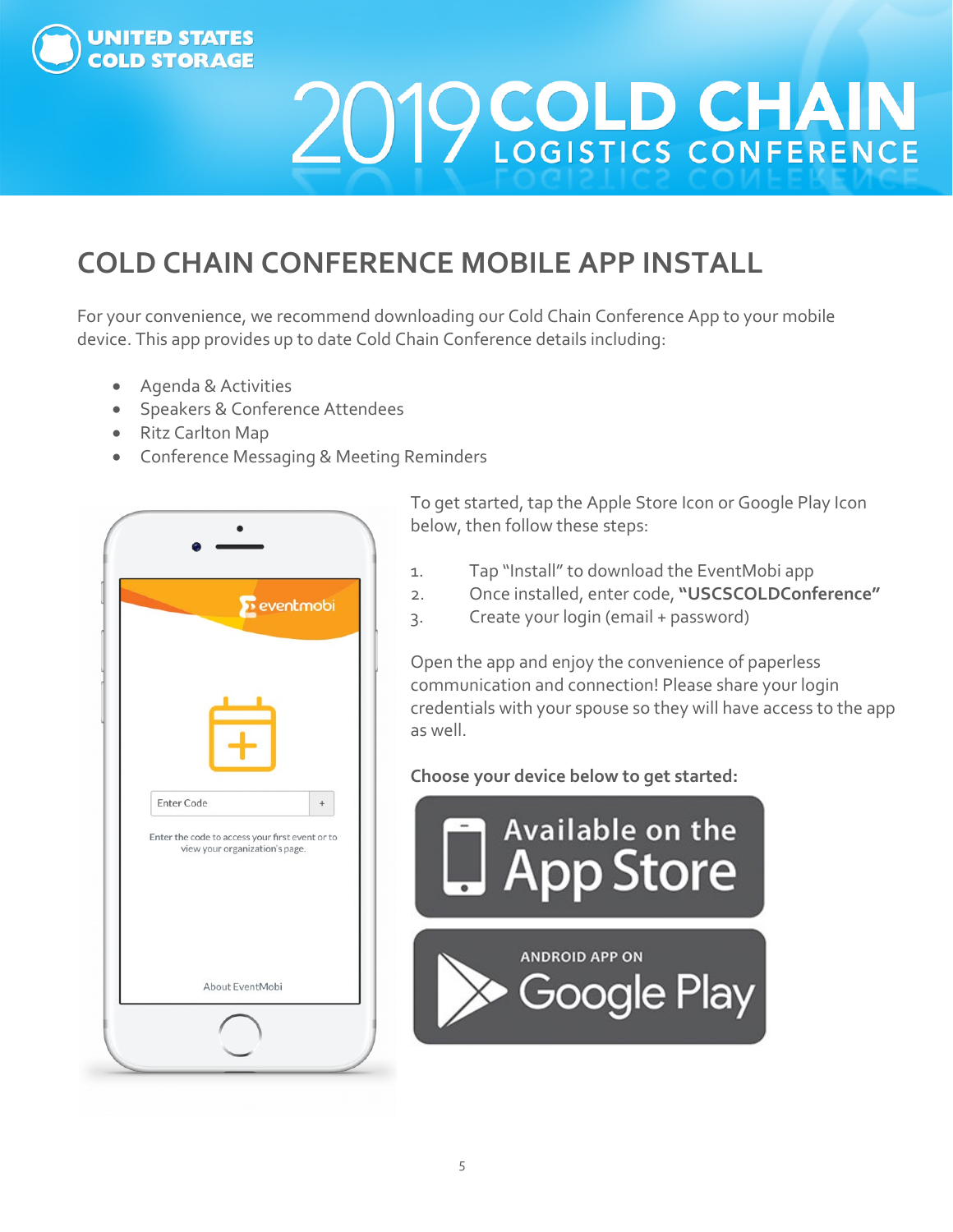

## **SPOUSE ACTIVITIES**

### **MONDAY, MARCH 18th**

**6:00 pm Welcome Reception** Ritz Carlton Center Court Cocktail Casual Attire

### **TUESDAY, MARCH 19th**

- **7:30 am Breakfast Buffet** Ritz Carlton Tea Garden **10:00 am Glass Blowing** Ritz Carlton Tea Garden **12:15 pm Lunch & Wine Pairing** Ritz Carlton Artisans Room
- **5:30 pm Naples Royal Princess Dinner Cruise** Cocktail Casual Attire 5:30 pm departure from Ritz Carlton Lobby

#### **WEDNESDAY, MARCH 20th**

**7:30 am Breakfast Buffet** Ritz Carlton Tea Garden

Concluding our conference on Wednesday, we look forward to you and your spouse joining us for one of the following activities:

**11:00 am Ritz Carlton Beach Front Fun**  Parasailing, Wave runner Rentals, Kayaking, and Paddle Boarding